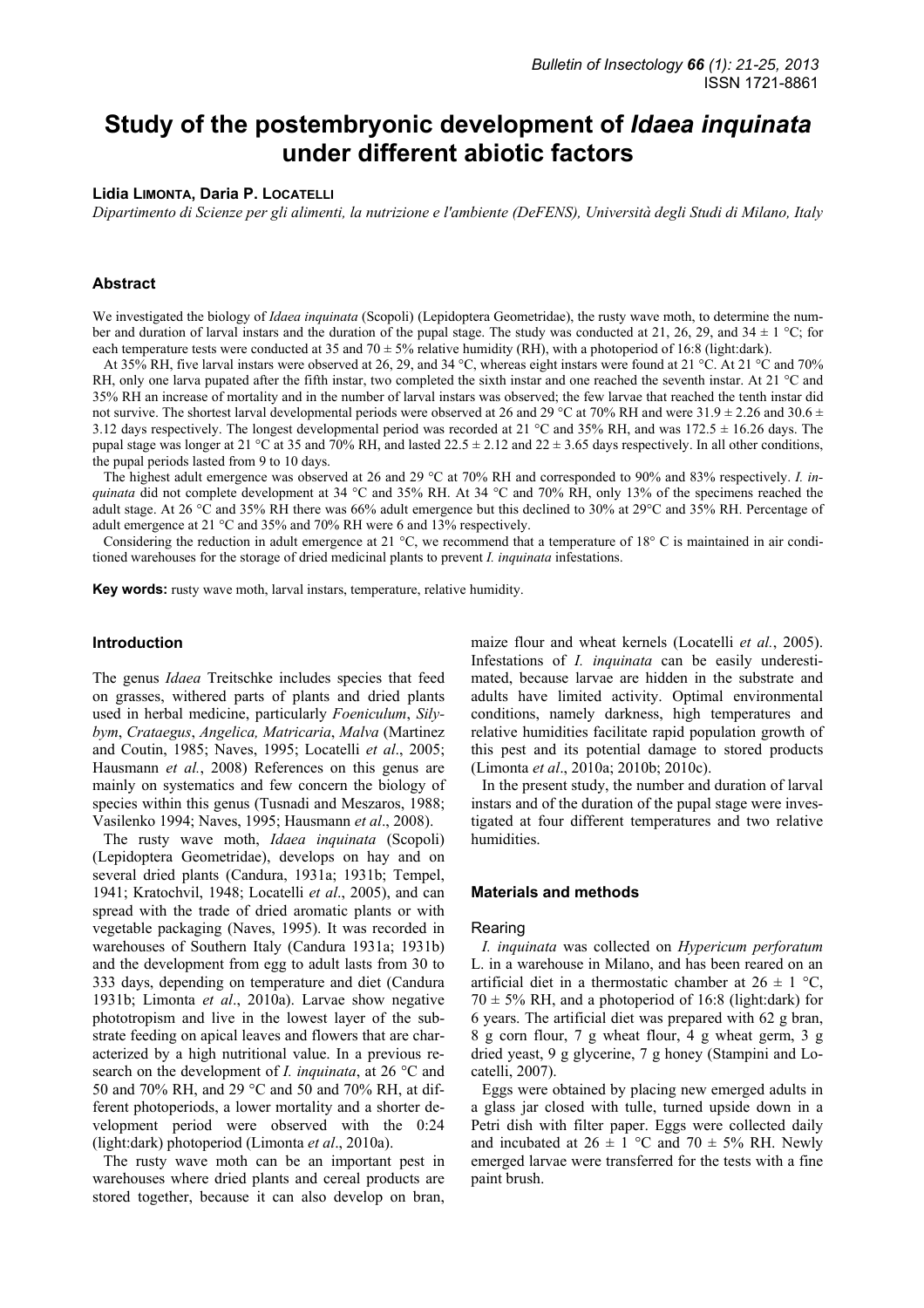|                 |                       | Table 1. Mean developmental period ( $\pm$ S.E.) of the larval instars of <i>I. inquinata</i> reared at 21, 26, 29, and 34 $\pm$ 1 °C, at 35 and 70 $\pm$ 5% RH, that developed to adult. Brackets in-<br>dicate minimum and maximum values.                                                                                                                       |                   |                                 |                 |                               |                |                                      |         |                                     |         |                                                  |               |                              |                                                                                           |                |               |  |
|-----------------|-----------------------|--------------------------------------------------------------------------------------------------------------------------------------------------------------------------------------------------------------------------------------------------------------------------------------------------------------------------------------------------------------------|-------------------|---------------------------------|-----------------|-------------------------------|----------------|--------------------------------------|---------|-------------------------------------|---------|--------------------------------------------------|---------------|------------------------------|-------------------------------------------------------------------------------------------|----------------|---------------|--|
|                 | RH                    |                                                                                                                                                                                                                                                                                                                                                                    |                   |                                 |                 |                               |                |                                      |         | Larval instars                      |         | Mean developmental period $(\text{days}) \pm SD$ |               |                              |                                                                                           |                |               |  |
| $\widetilde{C}$ | $($ % $)$             | ,<br>Z                                                                                                                                                                                                                                                                                                                                                             |                   |                                 |                 |                               |                | E                                    |         | $\geq$                              |         |                                                  |               | $\overline{\vee}$            | ÿЦ                                                                                        |                | VIII          |  |
|                 | 35                    | $\mathcal{L}$                                                                                                                                                                                                                                                                                                                                                      |                   | $15.5 \pm 1.50$ ab              |                 | $18 \pm 4.00a$                |                | $15.5 \pm 0.50a$                     |         | $17.5 \pm 1.50a$                    |         | $18.5 \pm 1.50a$                                 |               | $21.5 \pm 2.50$              | $25 \pm 5.00$                                                                             |                | $40 \pm 5.00$ |  |
| $\overline{c}$  |                       |                                                                                                                                                                                                                                                                                                                                                                    |                   | $14.0 \pm 1.08$ ab<br>$(14-17)$ |                 | $15.5 \pm 0.96a$<br>$(14-22)$ |                | $(15-16)$                            |         | $17.5 \pm 1.84a$<br>$(16-19)$       |         | $19 \pm 1.91a$<br>$(17-20)$                      |               | $15.5 \pm 8.50$<br>$(19-24)$ | $(20-30)$                                                                                 |                | $(35-45)$     |  |
|                 | $\sqrt{2}$            | $\ddot{ }$                                                                                                                                                                                                                                                                                                                                                         |                   | $(12 - 17)$                     |                 | 14-18                         |                | $14.7 \pm 0.85a$<br>13-17            |         | $14 - 22$                           |         | 16-24                                            |               | $7-24$                       | 24                                                                                        |                |               |  |
|                 | 35                    | $\Omega$                                                                                                                                                                                                                                                                                                                                                           |                   | $15.7 \pm 0.87a$                |                 | $8.0 \pm 0.70$ bc             |                | $8.2 \pm 0.64c$                      |         | $11.0 \pm 1.55$                     |         | $11.1 \pm 1.00b$                                 |               |                              |                                                                                           |                |               |  |
| 26              |                       |                                                                                                                                                                                                                                                                                                                                                                    |                   | $(7 - 20)$                      |                 | $(4-18)$                      |                | $(3-15)$<br>$6.5 \pm 0.44$ cd        |         | $(5-32)$                            |         | $(5-25)$                                         |               |                              |                                                                                           |                |               |  |
|                 | $\mathcal{L}$         | 27                                                                                                                                                                                                                                                                                                                                                                 |                   | $4.6 \pm 0.11d$                 |                 | $6.5 \pm 0.45$ bc<br>$(3-14)$ |                | $(2-10)$                             |         | $9.9 \pm 0.63$ bc<br>$(2 - 16)$     |         | $4.2 \pm 0.47c$                                  |               |                              |                                                                                           |                |               |  |
|                 |                       |                                                                                                                                                                                                                                                                                                                                                                    |                   | $(4-6)$<br>13.8 ± 0.83ab        |                 | $6.1 \pm 0.54$ bc             |                | $5.7 \pm 0.37$ cd                    |         | $5.7 \pm 0.60cd$                    |         | $(2-12)$<br>12.9 ± 2.29b                         |               |                              |                                                                                           |                |               |  |
|                 | 35                    | $\mathbf{\Omega}$                                                                                                                                                                                                                                                                                                                                                  |                   | $(12 - 18)$                     |                 | $(3-9)$                       |                | $(4-7)$                              |         | $(2-8)$                             |         | $(4-25)$                                         |               |                              |                                                                                           |                |               |  |
| 29              | $\sqrt{2}$            | 25                                                                                                                                                                                                                                                                                                                                                                 |                   | $9.7 \pm 0.23c$                 |                 | $5.6 \pm 0.35c$               |                | $4.8 \pm 0.28$ d                     |         | $4.6 \pm 0.36d$                     |         | $5.9 \pm 0.47c$                                  |               |                              |                                                                                           |                |               |  |
|                 |                       |                                                                                                                                                                                                                                                                                                                                                                    |                   | $(8-13)$                        |                 | $(3-11)$                      |                | $(2-8)$                              |         |                                     |         | $(1 - 11)$                                       |               |                              |                                                                                           |                |               |  |
| 34              | $\mathcal{L}$         | 4                                                                                                                                                                                                                                                                                                                                                                  |                   | $12.7 \pm 1.25b$<br>$(9-14)$    |                 | $9.0 \pm 1.08$<br>$(7-12)$    |                | $11.5 \pm 0.87$ b<br>$(10-13)$       |         | $(2-8)$<br>9.0 ± 1.22bcd<br>$(6-1)$ |         | $19.2 \pm 4.85a$<br>$(8-30)$                     |               |                              |                                                                                           |                |               |  |
|                 |                       | One-way Anova: first instar $F_{6,84} = 58.527 P < 0.001$ ; second instar $F_{6,84} = 17.817 P < 0.001$ ; third instar $F_{6,84} = 24.762 P < 0.001$ ; fourth instar $F_{6,84} = 11.365 P < 0.001$ ; fifth in-<br>* One larva pupated after the fourth moult, two after the fifth moult<br>star $F_{6,84}$ = 20.971 P < 0.001. Means followed by different letters |                   |                                 |                 |                               |                | t, and one after the sixth moult.    |         |                                     |         |                                                  |               |                              | in the same column are significantly different according to Duncan's multiple range test. |                |               |  |
|                 | $70 \pm 5\%$ RH       | Table 2. Number of larvae of <i>l. inquinata</i> that did not complete development and mean developmental period (S.E.) of each larval instar at 21, 26, 29, and 34 ± 1 °C, at 35 and                                                                                                                                                                              |                   |                                 |                 |                               |                |                                      |         |                                     |         |                                                  |               |                              |                                                                                           |                |               |  |
|                 | ER                    |                                                                                                                                                                                                                                                                                                                                                                    |                   |                                 |                 |                               |                | Mean developmental period (days) ±SD |         | Larval instars                      |         |                                                  |               |                              |                                                                                           |                |               |  |
| ြ               | 2o<br>$\mathcal{E}$   |                                                                                                                                                                                                                                                                                                                                                                    | $\frac{1}{2}$     |                                 | $\frac{1}{2}$   | $\Box$                        | Σó,            | $\geq$                               | ò<br>Z  | $\triangleright$                    | δ.      | $\overline{\nabla}$                              | $\frac{1}{2}$ | VII                          | VIII<br>ğ,                                                                                | $\overline{a}$ | $\mathbb{X}$  |  |
| $\overline{c}$  | 35                    | 20.8 (0.69)<br>13                                                                                                                                                                                                                                                                                                                                                  | ٩                 | 18.1 (1.82)                     | $\infty$        | 15.0(1.14)                    | 7              | 21.1 (1.18)                          | $\circ$ | 22.8 (5.52)                         | $\circ$ | 25.5 (5.54)                                      | 4             | 42.5 (7.03)                  | $\tilde{\mathfrak{c}}$                                                                    | 22.3 (1.33) 2  | 19.5(5.50)    |  |
|                 | $\sqrt{2}$            | 15.8 (0.74)<br>$\overline{ }$                                                                                                                                                                                                                                                                                                                                      | 5                 | 17.8 (0.49)                     | 4               | 15.0 (1.35)                   | 4              | 20.2 (1.93)                          | 4       | 18.0 (1.78)                         | 4       | 30.5(2.25)                                       | 3             | 22.7 (7.53)                  |                                                                                           |                |               |  |
| 26              | 35                    | 13.6 (1.49)<br>$\overline{10}$                                                                                                                                                                                                                                                                                                                                     | $\mathbf{\Omega}$ | 7.5(0.50)                       |                 | $\infty$                      |                |                                      |         |                                     |         |                                                  |               |                              |                                                                                           |                |               |  |
|                 | $\mathcal{L}$         | 4.7 (0.33)<br>3                                                                                                                                                                                                                                                                                                                                                    |                   |                                 |                 |                               |                |                                      |         |                                     |         |                                                  |               |                              |                                                                                           |                |               |  |
| 29              | $\overline{21}$<br>35 | 9.5(0.96)                                                                                                                                                                                                                                                                                                                                                          | $\circ$           | 4.5 (1.26)                      | 4               | 7.0(1.47)                     | 3              | 0.3(0.3)                             |         |                                     |         |                                                  |               |                              |                                                                                           |                |               |  |
|                 | $\sqrt{2}$            | 9.0(0.32)<br>5                                                                                                                                                                                                                                                                                                                                                     |                   |                                 |                 |                               |                | $\overline{11}$                      |         |                                     |         |                                                  |               |                              |                                                                                           |                |               |  |
| 34              | 35                    | 13.1 (0.91)<br>$\overline{\mathcal{E}}$                                                                                                                                                                                                                                                                                                                            | 29                | 10.2(1.00)                      | $\overline{24}$ | 8.2 (0.69)                    | $\overline{2}$ | 7.2 (0.64)                           | 4       | 3.7(1.18)                           |         |                                                  |               |                              |                                                                                           |                |               |  |
|                 | $\mathcal{L}$         | 12.2(0.62)<br>$\circ$                                                                                                                                                                                                                                                                                                                                              | 20                | 9.7 (0.79)                      |                 | 14 10.8 (0.99                 |                | $\overline{1}$                       |         |                                     |         |                                                  |               |                              |                                                                                           |                |               |  |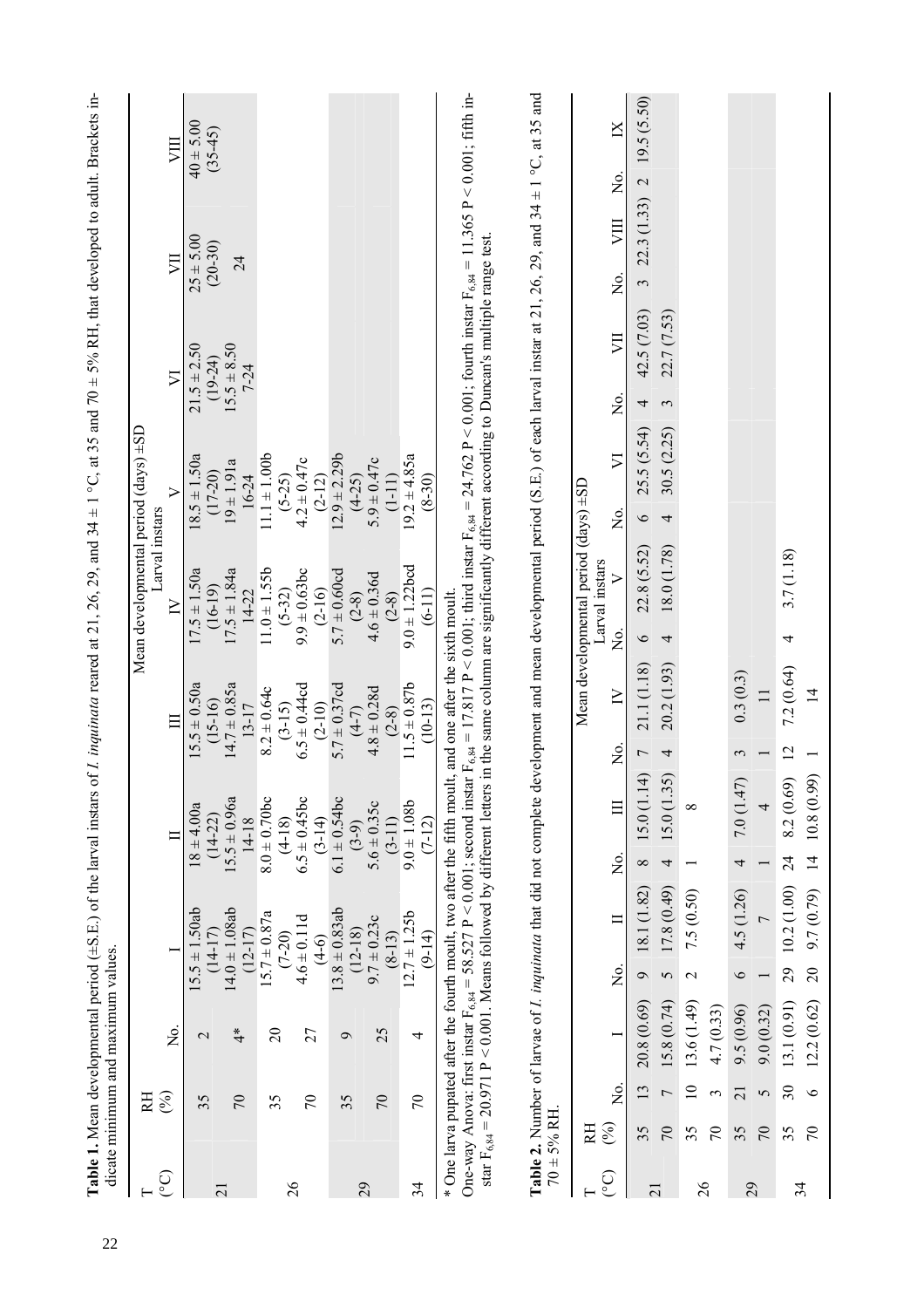#### Development of *Idaea inquinata*

In each test the development of 30 newly emerged larvae was monitored. First instar larvae that were 12-24 hours old were individually placed in glass jars (diameter 3.8 cm; height 2.5 cm). The jars contained 0.1 g of artificial diet that was replenished as needed and were closed with gauze nets to allow gaseous exchange. Individuals were checked daily and the number of moults and mortality were recorded.

Tests were carried out at four temperatures, namely, 21, 26, 29, and  $34 \pm 1$  °C. For each temperature tests were conducted at 35 and 70  $\pm$  5% RH, with a photoperiod of 16:8 (light:dark).

Data were analysed using one-way analysis of variance (ANOVA) and Duncan's multiple range test (SPSS 17.0).

# **Results**

Developmental times of larval instars that developed to adult were reported (table 1). At temperatures of 26, 29, and 34 °C and 35 and 70% RH, *I. inquinata* had five larval instars. However, it had eight and six instars at 21 °C and 35 and 70% RH respectively. At 21 °C and 70% RH eight instars were completed before pupation and only one larva pupated after the fifth instar, two larvae completed the sixth, and one pupated after the seventh instar. With the exception of 21 °C, the first larval instar period was longer at 35% RH than at 70% RH, whereas in the second to the fifth larval instars the periods were statistically equal at 35 and 70% RH. At 21 °C and 35% RH, developmental times of the sixth, seventh and eighth larval instars  $(21.5 \pm 3.53; 25 \pm 7.07; 40 \pm 7.07)$ respectively) were relatively longer. The developmental period of the different instars was significantly longer at 26 and 29 °C at 35% RH. Only four larvae developed to adult at 34 °C and 70% RH, whereas none developed to adult at 35% RH.

Developmental times of larval instars that did not develop to adult were reported (table 2). A gradual decrease of the specimens and an increase of the larval instars were observed at 21 °C and 35% RH, where two larvae reached the tenth instar but did not survive. The number of larval instar increased and three specimens reached the eighth instar but did not survive even at 21 °C and 70% RH. Larvae, that do not complete development died before the fourth moult at 26 °C and 35% RH, but died before the second moult at 70% RH. Mortality increased with number of moults and larval mortality happened before the fourth moult at 29 and 34 °C, and 35 and 70% RH.

Developmental times of larvae and pupae, and number of individuals that developed to adult at the different temperatures and relative humidity values are reported (table 3). The shortest larval developmental periods were observed at 26 and 29 °C at 70% RH,  $31.9 \pm 2.26$ and were  $30.6 \pm 3.12$  days, respectively, while the longest developmental period was  $172.5 \pm 16.26$  days, recorded at 21 °C and 35% RH. Pupal developmental periods were longer at 21 °C at both 35 and 70% RH, and were  $22.5 \pm 2.12$  days and  $22 \pm 3.65$  days respectively. Pupal developmental periods were similar in all the other conditions and lasted from 9 to 10 days. The shortest postembryonic periods were observed at 26 and 29 °C, and were  $41.3 \pm 1.9$  and  $39.5 \pm 3.2$  days, respectively, at 70% RH. The longest postembryonic period was recorded at 21 °C and 35% RH, and was 195  $\pm$ 18.34 days. Adult emergence was higher at 70% RH for all temperatures tested. The highest numbers of emerged adults were observed at 26 and 29 °C and 70% RH and corresponded to 90% and 83% adult emergence, respectively. No individuals completed development at 34 °C and 35% RH. At 26 °C and 35% RH, 66.6% of speci-

**Table 3.** Number of emerged adults, mean developmental period (±S.E.) of larvae and pupae of *I. inquinata* reared at 21, 26, 29, and  $34 \pm 1$  °C, at 35 and  $70 \pm 5\%$  RH. Brackets indicate minimum and maximum values.

| <sup>T</sup>  | RH.    |                |                                   | Developmental period          |                                     |
|---------------|--------|----------------|-----------------------------------|-------------------------------|-------------------------------------|
| $(^{\circ}C)$ | $(\%)$ | Emerged adults | Larvae                            | Pupae                         | Larva and pupa                      |
| 21            | 35     | $\overline{2}$ | $172.5 \pm 11.50a$<br>$(161-184)$ | $22.5 \pm 1.50a$<br>$(21-24)$ | $195.0 \pm 13.00a$<br>$(182 - 208)$ |
|               | 70     | $\overline{4}$ | $90.5 \pm 17.56b$<br>$(56-139)$   | $22 \pm 1.82a$<br>$(18-26)$   | $112.5 \pm 19.25b$<br>$(74-165)$    |
| 26            | 35     | 20             | $54.2 \pm 11.14c$<br>$(40-62)$    | $10.6 \pm 0.70b$<br>$(7-17)$  | $64.8 \pm 1.18c$<br>$(48-70)$       |
|               | 70     | 27             | $31.9 \pm 0.43e$<br>$(28-36)$     | $9.4 \pm 0.29$<br>$(7-12)$    | $41.3 \pm 0.36e$<br>$(38-47)$       |
| 29            | 35     | 9              | $44.1 \pm 2.43d$<br>$(35-58)$     | $9.5 \pm 0.80$<br>$(7-13)$    | $53.7 \pm 2.54d$<br>$(42-65)$       |
|               | 70     | 25             | $30.6 \pm 0.62e$<br>$(27-35)$     | $8.9 \pm 0.77b$<br>$(5-17)$   | $39.5 \pm 0.64e$<br>$(34-44)$       |
|               | 35     | $\theta$       |                                   |                               |                                     |
| 34            | 70     | 4              | $61.5 \pm 5.04c$<br>$(50-73)$     | $9.7 \pm 3.82b$<br>$(3-19)$   | $71.2 \pm 1.93c$<br>$(69-77)$       |

One-way Anova: Larvae  $F_{6,84} = 134.67 \text{ P} < 0.001$ ; Pupae  $F_{6,84} = 14.747 \text{ P} < 0.001$ ; postembryonic period  $F_{6,84} = 14.747 \text{ P}$ 153.279 P < 0.001. Means followed by different letters in the same column are significantly different according to Duncan's multiple range test.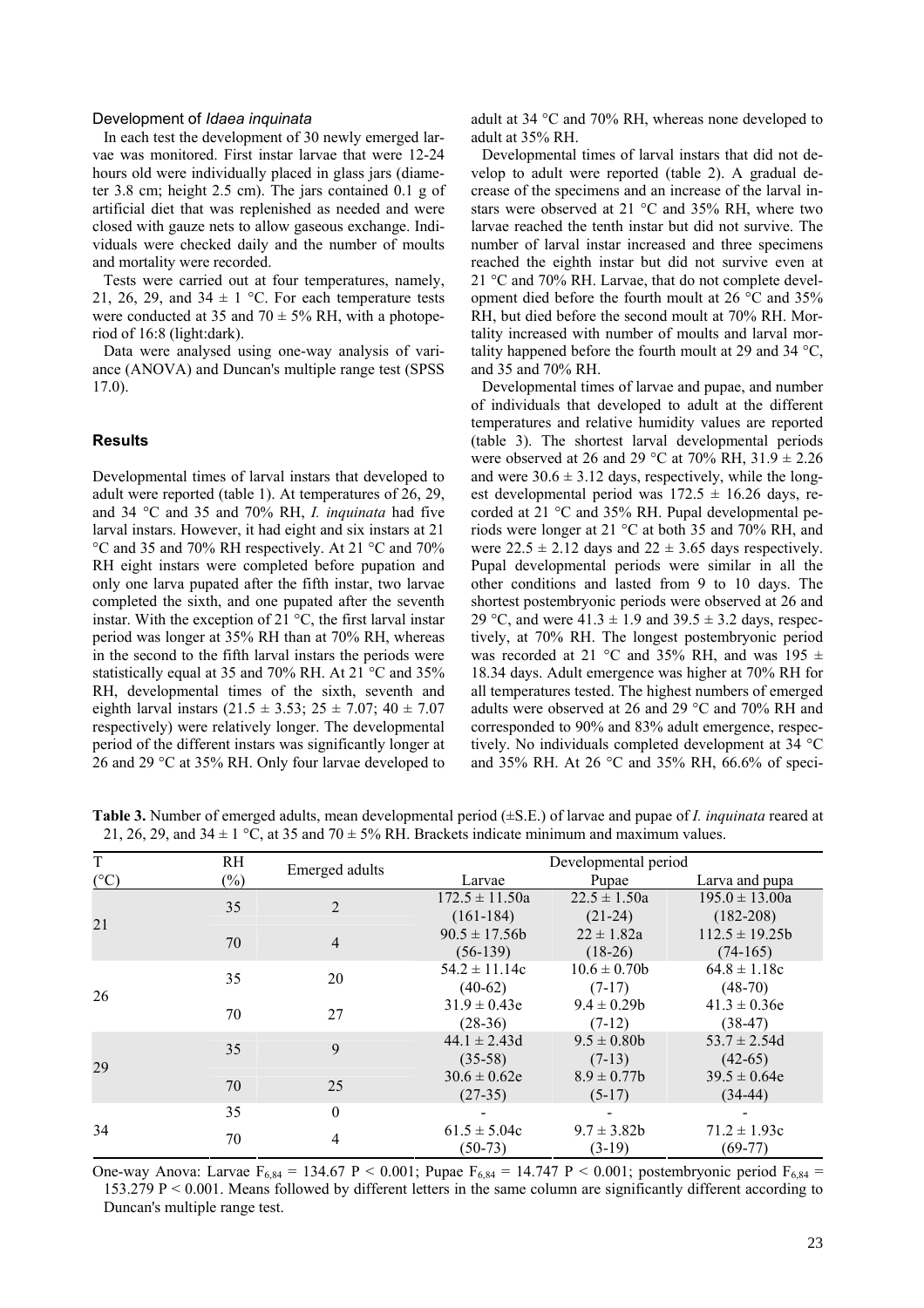mens emerged as adults, whereas 30% emerged as adults at  $29^{\circ}$ C and 35% RH. At 21 °C and 35% RH, 6% of the individuals emerged as adults, whereas 13% emerged as adults at 21 °C and 70% RH.

# **Conclusions**

Increase in the number of larval instars can be caused by different factors, such as extreme temperatures, short photoperiod, poor food quality, and low relative humidity and many studies concern intraspecific variability in insects (Chippendale and Yin, 1973; Kfir, 1991; Tammaru, 1998; Berthiaume *et al*., 2007; Esperck *et al.*, 2007). In our research, at 21 °C and 34 °C an increase in the number of the larval instars of *I. inquinata* was observed).

At temperatures of 26, 29 and 34 °C and 35 and 70% RH *I. inquinata* had five larval instars while Sannino and Espinosa (2002) described four larval instars in *Idaea seriata* (Schrank) but they did not mentioned temperature.

At 34 °C and 70% RH only the 13% of the individuals of *I. inquinata* emerged as adults, whereas at 35% RH only the 24% completed four instars but died before the fourth moult. In a previous study it was observed that, at 36 °C, less than the 9% of eggs hatched at 35% RH, while at 70% RH 16% of eggs hatched, but in both cases the larvae died before the first moult (Limonta *et al.*, 2010c). At 21 °C six instars at 70% RH and eight instars at 35% RH were observed. Also Berndt *et al.* (2004) observed six larval instars at 23 °C in *Pseudocoremia suavis* Butler, and in *Corcyra cephalonica* (Stainton), a moth pest of stored products, the number of larval instars increased when relative humidity was lowered, even at 28 °C (Russell *et al*., 1980).

Larval development of *I. inquinata* was completed in about 30 days at 26 and 29 °C and 70% RH, while at 21 °C and 70% RH it lasted 90 days, and at 35% RH it lasted 172 days. Developmental time of stored products pyralid moths are shorter (Allotey and Azalekor, 2000; Brindley, 1930; Burges and Haskins, 1965; Siddiqui and Barlow, 1973). For example *Plodia interpunctella* (Huebner), at 25 °C and 70% RH, completed five larval instars in 24 days (Amaral Filho and Praca Neto, 1984) and in *Cadra calidella* (Guenee) postembrional development lasted 52 days at 20 °C (Alrubeai, 1987).

At 35 and 70% RH, the pupal duration of *I. inquinata* lasted 8 to 10 days at 26, 29 and 34 °C, while at 21 °C it lasted 22 days. Hausmann *et al.* (2008) observed that in *Idaea omari* Hausmann et Blasius the pupal development time was 11 days at 25 °C "or slightly longer at 21 °C". An increase in the pupal developmental period with low temperature was also observed in *Cadra cautella* (Walker) where it lasted 16 days at 20 °C and 70% RH, and decreased to 6 days at 35 °C and 70% RH (Burges and Haskins, 1965). In *P. interpunctella* it was 12.46 days at 25 °C and 70% RH (Amaral Filho and Habib, 1991), 12.7 days at 22  $^{\circ}$ C and increased to 28 days at 18 °C (Savov, 1973).

In the present study the optimal conditions for the de-

velopment of *I. inquinata* were 26 and 29 °C and 70% RH. At this condition, mortality is low and postembryonic development is short. Incubation period was also short under these optimal conditions with eggs hatching in 6-9 days (Limonta *et al*., 2010b; 2010c). The lower and upper embryonic developmental thresholds at 35% RH were 13 and 38 °C and these values at 70% RH were 15 and 36 °C (Limonta *et al*., 2010c).

The postembryonic development at 26 °C and 35% RH lasted 65 days, and it was similar to the findings of Hausmann *et al.* (2008) in *I. omari*. At 21 °C the postembryonic development in *I. inquinata* was considerably prolonged. In fact at 21 °C and 70% RH it lasted 112 days whereas it lasted 195 days at 35% RH. Mortalities at 35 and 70% RH were 87% and 94% respectively. At the same temperature *I. omari* completed development in about two months (Hausmann *et al*., 2008).

Considering the reduction in adult emergence at 21 °C, and the long developmental period of the combined immature stages of more than six month at 35% RH, we recommend that a temperature of 18 °C is maintained in air conditioned warehouses to prevent *I. inquinata* infestations.

# **References**

- ALLOTEY J., AZALEKOR W., 2000.- Some aspects of the biology and control using botanicals of the rice moth, *Corcyra cephalonica* (Stainton), on some pulse.- *Journal of Stored products Research*, 36: 235-243.
- ALRUBEAI H. F., 1987.- The influence of temperature and photoperiod on development and reproduction of *Ephestia calidella*.- *Date Palm Journal*, 5 (2): 188-198.
- AMARAL FILHO B. F., HABIB M. E. M., 1991.- Biologia de *Plodia interpunctella* (Hubner, 1813) (Lepidoptera: Pyralidae) en dieta artificial.- *Revista de Agricultura (Piracicaba)*, 66  $(1): 9-16.$
- AMARAL FILHO B. F., PRACA N. W. L., 1984.- Estudos sobre o ciclo biologico de *Plodia interpunctella* (Huebner, 1813) (Lepidoptera, Phycitidae) sob condicoes de laboratorio, p. 24. In: *Resumos, IX Congresso Brasileiro de Entomologia*, Londrina- Pr., Brazil, 22-27 July 1984.
- BERNDT L., ECKEHARD G., BROCKERHOFF G., JACTEL H., WEIS T., BEATON J., 2004.- Biology and rearing of *Pseucoremia suavis*, an endemic looper (Lepidoptera: Geometridae) with a history of outbreaks on exotic conifers.- *New Zealand Entomologist*, 27: 73-82.
- BERTHIAUME R., BAUCE E., HEBERT C., BRODEUR J., 2007.- Developmental polymorphism in a Newfoundland population of the hemlock looper, *Lambdina fiscellaria* (Lepidoptera: Geometridae).- *Environmental Entomology*, 36 (4): 707-712.
- BRINDLEY T. A., 1930.- The growth and development of *Ephestia kuehniella* Zeller (Lepidoptera) and *Tribolium confusum* du Val (Coleoptera) under controlled conditions of temperature and relative humidity.- *Annals of the Entomological Society of America*, 23: 741-757.
- BURGES H. D., HASKINS K. P. F., 1965.- Life cycle of the tropical warehouse moth *Cadra cautella* (Wlk.) at controlled temperatures and humidities.- *Bulletin of entomological Research*, 55: 775-789.
- CANDURA G. S., 1931a.- Studio sulla tignola del fieno (*Ptychopoda herbariata*).- *Bollettino di Zoologia Generale e agraria di Portici*, 24: 233-266.